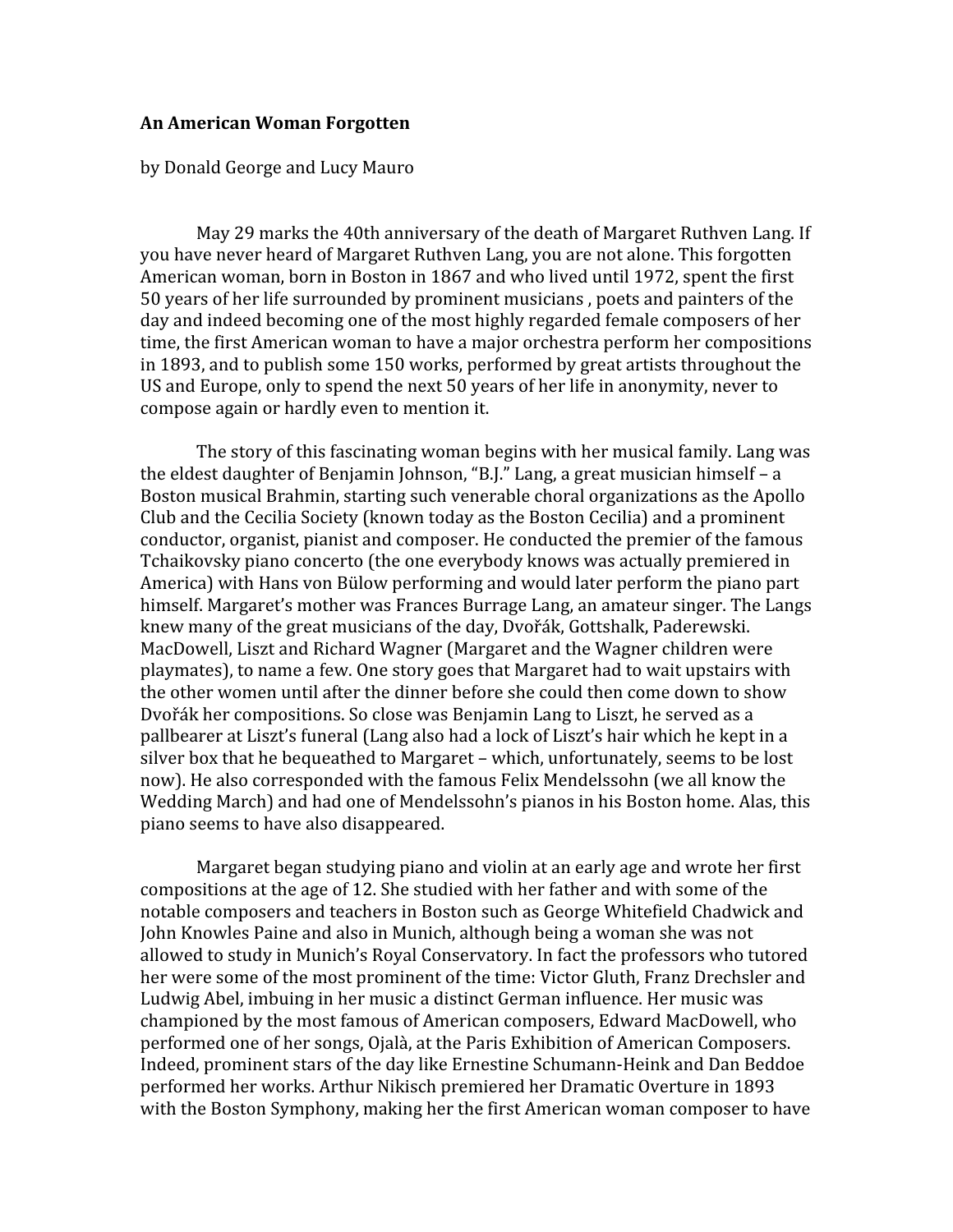such
a
performance,
which
was
followed
by
orchestral
concerts
in
New
York, Chicago
and
Baltimore.
Her
works
were
performed
with
some
regularity
in
New York,
including
premières
with
Josef
Stransky
conducting
the
NY
Philharmonic
and for
the
New
York
Manuscript
Society
and
at
Carnegie
Hall
with
John
McCormack. Her publishers were some of the most respected, Arthur P. Schmidt, Oliver Ditson, Theodor Presser and Breitkopf und Härtel in Leipzig. Germany. Many of the writers of
the
day
considered
her
songs
to
be
the
best
of
any
woman
composer
of
the
time. So
what
happened
to
Margaret
Lang
and
why
is
she
not
known
today?

In
1919,
Lang
stopped
composing
and
began
to
destroy
all
her
orchestral works and many of her other pieces. She said she used to "clean house" every ten years and get rid of things she deemed "unimportant" (when you live to be 104, that's a lot of cleaning). For the next 50 years, she lived in Boston in the Back Bay area
on
Brimmer
Street,
taking
care
of
her
elderly
mother,
tending
to
the
house
and family
matters,
charitable
work,
writing
letters
(she
was
fluent
in
three
languages). Margaret never married, and devoted much of her remaining years to religious work,
becoming
an
ardent
Episcopalian
(the
family
was
Unitarian)
and
publishing
at her
own
expense,
religious
tracts
which
she
called
"Messages
From
God".
Some 6,
000
of
these
she
sent
around
the
world.
She
attended
the
Episcopal
Church
of
the Advent
in
Boston
near
her
home.

When she was 99, Margaret was interviewed in the Boston Globe, where she reminisced
about
music
and
life
in
Boston
in
the
"dark
ages"
as
she
called
it. Margaret said back then "everyone lived in their houses. There are things about Boston you can't put into words. The mise-en-scène, musicales, parties, dinners. We went out to other people, they came to us." About her composition, she said: "They told me to take some Grieg to the orchestra and hear how it sounded, so I could learn
about
orchestration.
So
I
went
to
one
of
Nikisch's
rehearsals
and
they
played for me. Things were so easy in those days." She also described her experiences with Liszt and the Wagners: "Liszt took Father to many concerts. Later when we lived in Munich
–
we
had
gone
abroad
because
of
my
mother's
health
–
we
knew
the Wagners very well. They used to send Isolde under Mother's wing to go to concerts. Isolde would go very faint listening to Liszt and we had to take her out of the concert.
That
made
me
very
mad!"

If Margaret is known for anything today, it is that she has the distinction of being
the
longest
subscribing
member
to
the
Boston
Symphony.
In
1967,
the orchestra
performed
a
concert
in
honor
of
her
100th
birthday
and
installed
a
plaque on
her
seat,
first
balcony
right,
B1.
At
the
reception
honoring
her
after
the
concert, people
were
looking
for
Margaret,
but
she
had
left
to
catch
the
last
train
home,
as she
had
always
done.